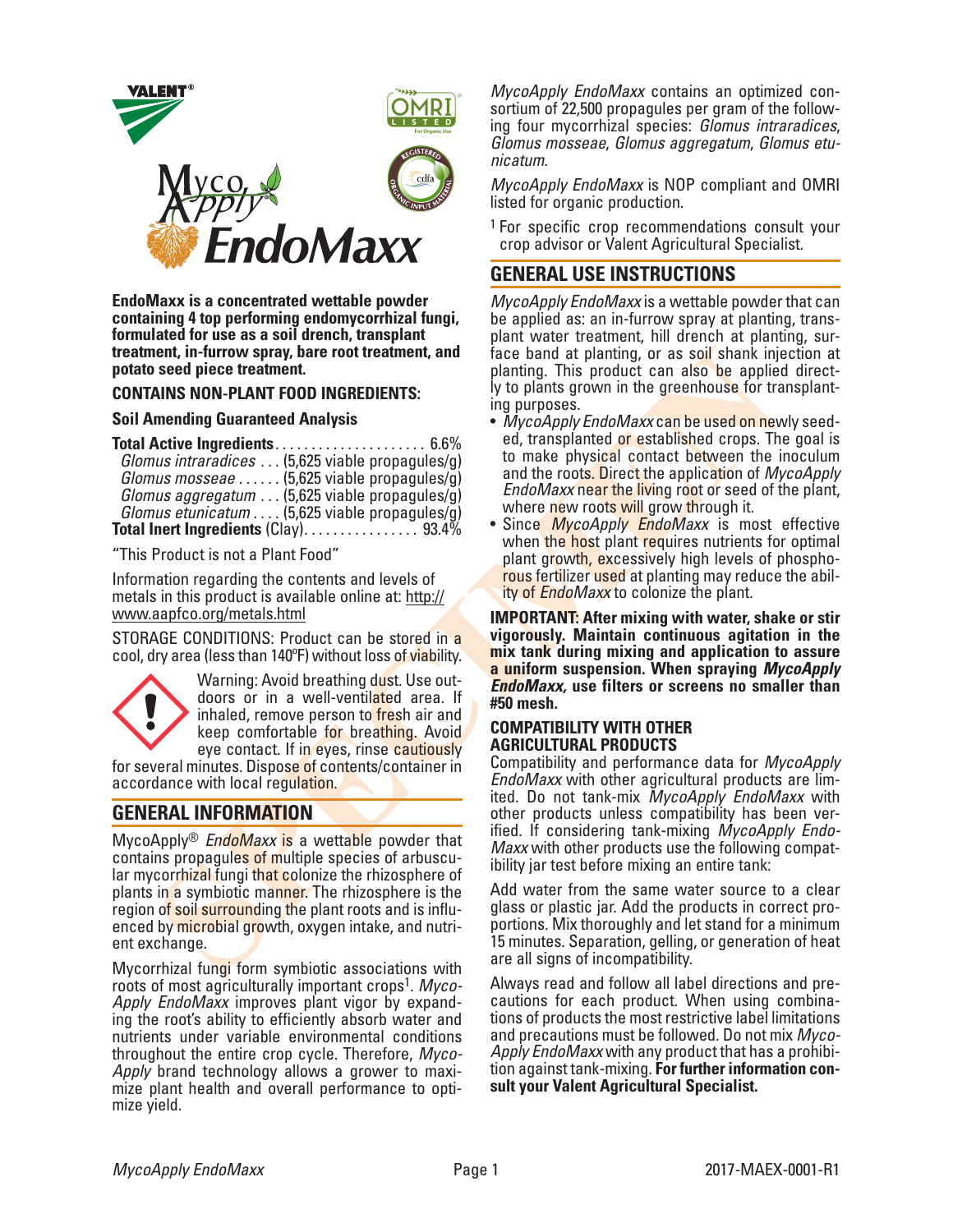## **SPRAY PREPARATION**

Spray equipment must be clean and free of previous pesticide deposits before applying *MycoApply EndoMaxx.* Fill spray tank 1/4 to 1/2 full of water. Add *MycoApply EndoMaxx* directly to the spray tank. Mix thoroughly to fully disperse the product. Once dispersed and sus required (mechanic of mixed spray sol 24 hours. Re-susper storage is critical.

## **APPLICATION INST**

| $1.11$ , $1.11$ , $1.11$ , $1.11$ , $1.11$<br>pended, continued agitation is<br>al or hydraulic). Avoid storage | grams for <i>wycoApply Endowaxx</i> powder only.<br>$1$ scoop = 10 grams (treats 2.5 acres) |                 |
|-----------------------------------------------------------------------------------------------------------------|---------------------------------------------------------------------------------------------|-----------------|
| utions for periods greater than<br>nsion of the spray solution after<br><b>RUCTIONS FOR CROP CATEGORIES</b>     |                                                                                             |                 |
|                                                                                                                 | <b>PLANTING RATE</b>                                                                        |                 |
| <b>APPLICATION</b>                                                                                              | (plants/acre)                                                                               | <b>USE RATE</b> |

grams for *MycoApply EndoMaxx* powder only.

**SCOOP INSTRUCTIONS** DO NOT TAP. Fill scoop. Scrape at top. All measurements are approximates in net weight

| <b>CROP</b>                                                                    | <b>APPLICATION</b>                                        | (plants/acre) | <b>USE RATE</b>  |
|--------------------------------------------------------------------------------|-----------------------------------------------------------|---------------|------------------|
| <b>Vegetable Transplants:</b><br>• Leafy Vegetables<br>(lettuce, celery, etc.) | <b>Pre-Plant Tray Drench</b><br>OΒ<br>At-Plant Transplant | $<$ 15,000    | 4-6 grams/acre   |
| • Fruiting Vegetables                                                          | Water                                                     | 15,000-30,000 | 6-8 grams/acre   |
| (tomato, pepper, etc.)<br>• Cucurbits (melons,                                 |                                                           | 30,000-45,000 | 8-10 grams/acre  |
| pumpkin, squash, etc.)                                                         |                                                           | >45,000       | 10-12 grams/acre |

• When applying *MycoApply EndoMaxx* as a transplant tray drench, it is important that:

• Uniform distribution of drench is made to moist potting media.

- Sufficient water volume is used, allowing movement of product into the root zone.
- No more than 10% run through of solution occurs.
- Application is made between seeding and 2nd true leaf stage for best results and maximum time for establishment.

• For at-plant transplant water applications, apply solution to the soil using hand-held, mechanical or motorized equipment. Maintain continuous agitation during application. Delivery of *MycoApply EndoMaxx* should be in such a manner that the treated water reaches the transplant roots or is applied below or to the side of the transplant so new root growth reaches the product.

| <b>CROP</b>                                                                     | <b>APPLICATIONS</b>                                         | <b>USE RATE</b> |
|---------------------------------------------------------------------------------|-------------------------------------------------------------|-----------------|
| <b>Seeded Vegetables:</b><br>(carrots, onions, lettuce, beans,<br>tomato, etc.) | In-Furrow Spray<br>(at planting)<br>Post-Plant Banded Spray | 4-6 grams/acre  |
|                                                                                 |                                                             |                 |

- For in-furrow treatments, apply in a sufficient spray volume to disperse the propagules in the bottom of the furrow where seeds will fall. Mount spray nozzle so that spray is directed in the furrow just before seeds are dropped and covered.
- For post-plant banded spray applications, incorporate product using overhead irrigation or rainfall, within 72 hours of application.

| <b>CROP</b>                                                                                                               | <b>APPLICATIONS</b>                                     | <b>USE RATE</b> |
|---------------------------------------------------------------------------------------------------------------------------|---------------------------------------------------------|-----------------|
| Onion Transplants                                                                                                         | <b>Bare Root Spray</b><br>Pre- or At-Plant Banded Spray | 4-6 grams/acre  |
| $\bullet$ Prior to applying <i>MycoApply EndoMaxx</i> as a pre-plant spray to onion roots, remove excess soil from roots. |                                                         |                 |

• Completely spray roots to insure thorough coverage.

• For banded spray applications, incorporate product using overhead irrigation or rainfall, within 72 hours of application.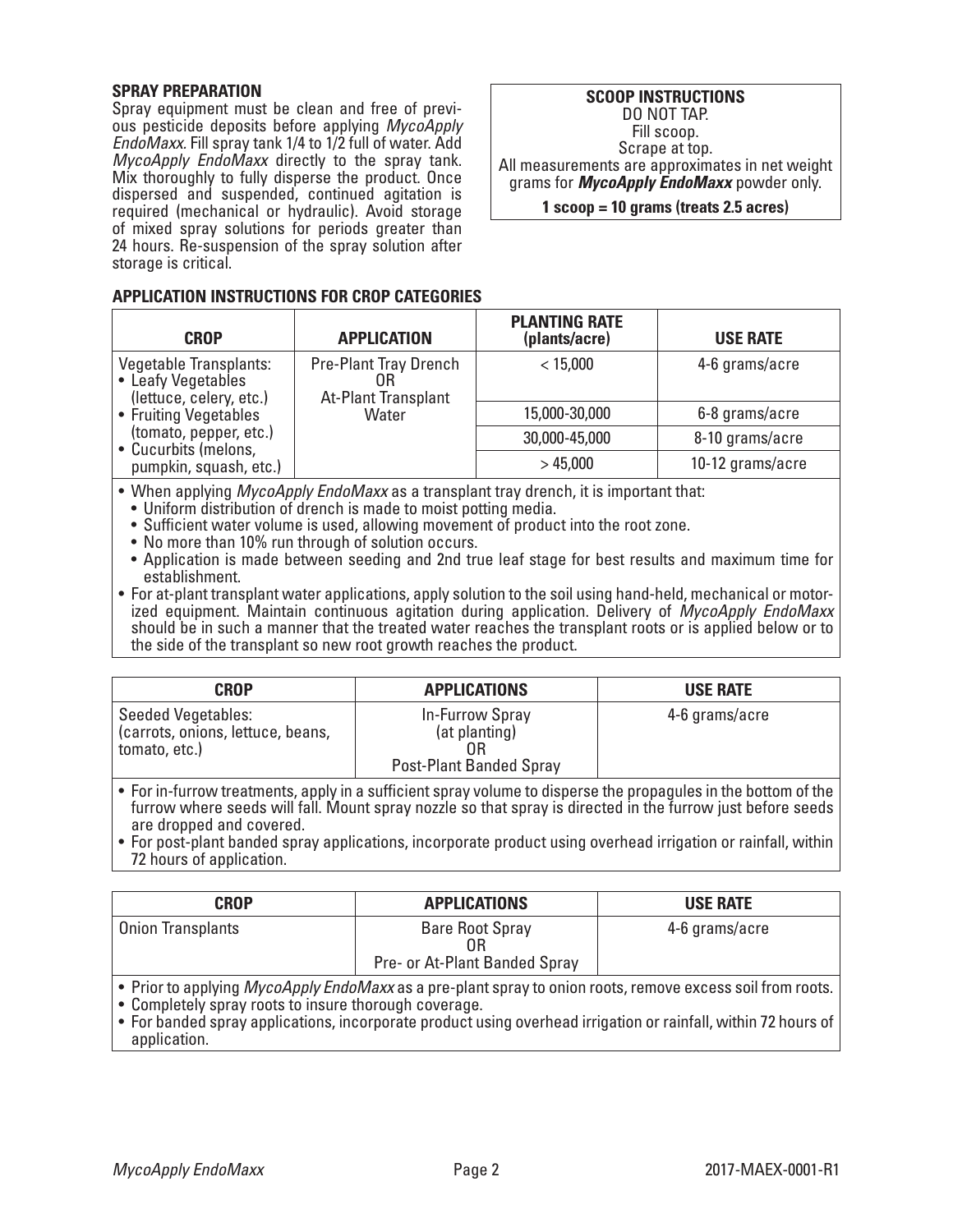| <b>CROP</b>                                                                                                 | <b>APPLICATIONS</b>                                          | <b>USE RATE</b> |
|-------------------------------------------------------------------------------------------------------------|--------------------------------------------------------------|-----------------|
| Potato                                                                                                      | <b>Seed Piece Treatment</b><br>In-Furrow Spray (at planting) | 6 grams/acre    |
| • MycoApply EndoMaxx is able to utilize both biologically available and unavailable forms of phosphorus for |                                                              |                 |

use by the host plant. Therefore, confirm the phosphorus (all forms) content of the soil with a soil analysis when making supplemental phosphorus applications.

• For potato seed piece treatment, apply 6 grams product onto seed pieces needed to plant one acre. Apply using equipment that ensures uniform and thorough coverage of each seed piece.

• For in-furrow treatments, mount spray nozzle so that spray is directed in the furrow, onto the seed pieces, just before they are covered.

• Since *EndoMaxx* is most effective when the host plant requires nutrients for optimal plant growth, excessively high levels of phosphorous fertilizer used at planting may reduce the ability of *EndoMaxx* to colonize the plant.

| CROP                | <b>APPLICATIONS</b>                                     | <b>USE RATE</b> |
|---------------------|---------------------------------------------------------|-----------------|
| <b>Sweet Potato</b> | Seed Root (Slip) Treatment<br>At-Plant Transplant Water | 4-6 grams/acre  |
| _ . _ _ _           |                                                         |                 |

• Prior to applying *MycoApply EndoMaxx* as a pre-plant treatment to sweet potato seed roots, wash slips to remove excess soil. Completely immerse seed roots for 1-2 minutes in a well agitated suspension to insure thorough coverage.

• For at-plant drench applications, apply solution to the soil surface as a drench using hand-held, mechan-<br>ical or motorized equipment. Maintain continuous agitation during application.

| <b>CROP</b>                                                                                                    | <b>APPLICATIONS</b>                                             | <b>USE RATE</b> |
|----------------------------------------------------------------------------------------------------------------|-----------------------------------------------------------------|-----------------|
| Strawberry & Cane Berries                                                                                      | <b>Bare Root Treatment</b><br>0R<br><b>At-Plant Soil Drench</b> | 6-8 grams/acre  |
| re Datante rombaton Adriardamente Fordaddenno e a composició de cinemato território con un este considerado de |                                                                 |                 |

• Prior to applying *MycoApply EndoMaxx* as a pre-plant treatment to strawberry roots, wash transplants to remove excess soil. Completely immerse or spray roots to insure thorough coverage.

• For at-plant drench applications, apply solution to the soil surface as a drench using hand-held, mechanical or motorized equipment. Maintain continuous agitation during application.

| <b>CROP</b> | <b>APPLICATIONS</b>                                             | <b>USE RATE</b> |
|-------------|-----------------------------------------------------------------|-----------------|
| Tobacco     | <b>Pre-Plant Tray Drench</b><br>ΩR<br>At-Plant Transplant Water | 4 grams/acre    |

• When applying *MycoApply EndoMaxx* as a transplant tray drench, it is important that:

• Uniform distribution of drench is made to moist potting media.

• Sufficient water volume is used, allowing movement of product into the root zone.

• No more than 10% run through of solution occurs.

• Application is made between seeding and 2nd true leaf stage for best results and maximum time for establishment.

• For at-plant transplant water applications, apply solution to the soil using hand-held, mechanical or motorized equipment. Maintain continuous agitation during application. Delivery of *MycoApply EndoMaxx* should be in such a manner that the treated water reaches the transplant roots or is applied below or to the side of the transplant so new root growth reaches the product.